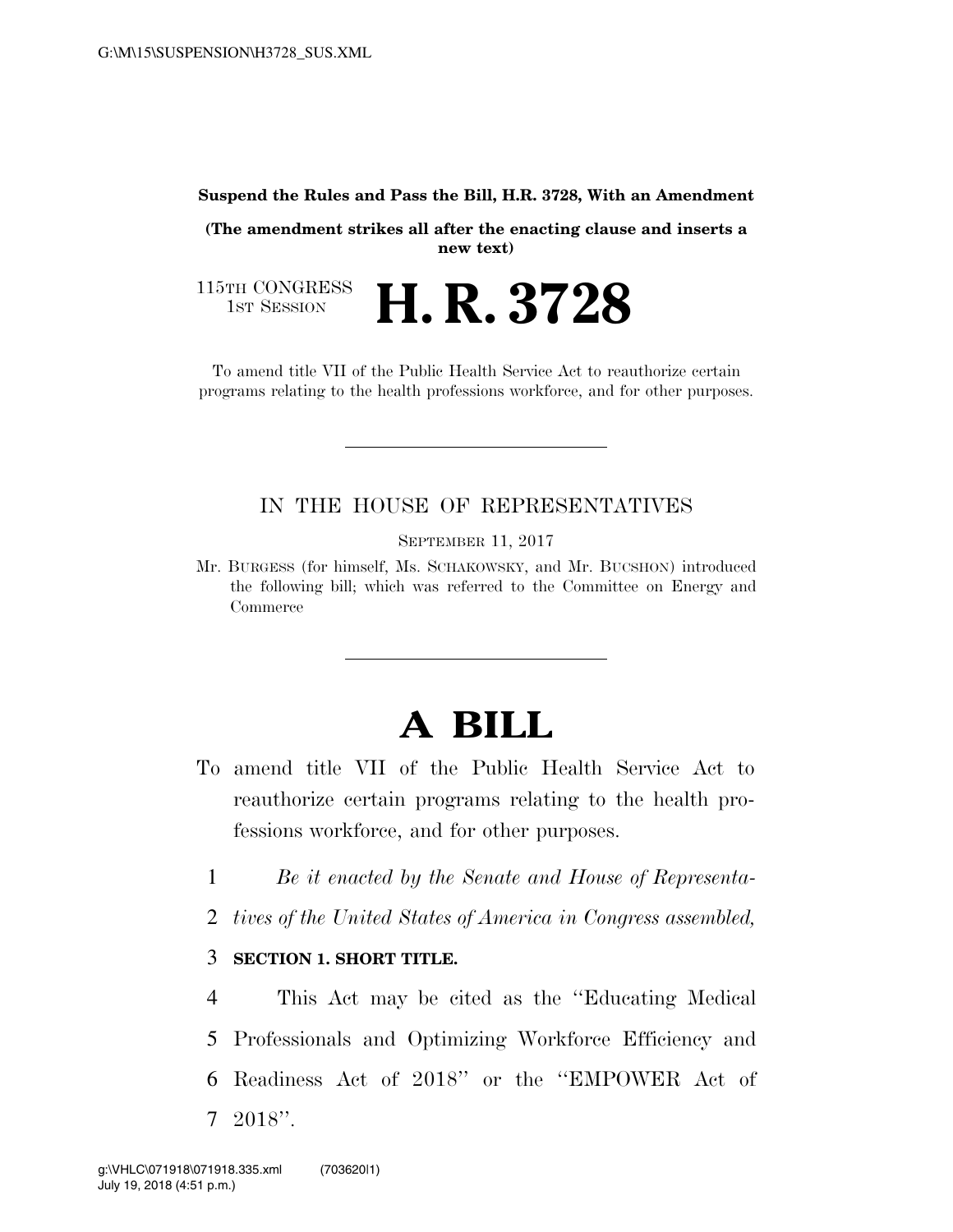$\mathfrak{D}$ 

## **SEC. 2. REAUTHORIZATION OF HEALTH PROFESSIONS WORKFORCE PROGRAMS.**

 (a) CENTERS OF EXCELLENCE.—Subsection (i) of section 736 of the Public Health Service Act (42 U.S.C. 293) is amended to read as follows:

 ''(i) AUTHORIZATION OF APPROPRIATIONS.—To carry out this section, there is authorized to be appro- priated \$23,711,000 for each of fiscal years 2019 through 2023.''.

 (b) HEALTH PROFESSIONS TRAINING FOR DIVER- SITY.—Section 740 of the Public Health Service Act (42 U.S.C. 293d) is amended—

 (1) in subsection (a), by striking ''\$51,000,000 for fiscal year 2010, and such sums as may be nec- essary for each of the fiscal years 2011 through 2014'' and inserting ''\$48,970,000 for each of fiscal years 2019 through 2023'';

 (2) in subsection (b), by striking ''\$5,000,000 for each of the fiscal years 2010 through 2014'' and inserting ''\$1,190,000 for each of fiscal years 2019 21 through 2023"; and

 (3) in subsection (c), by striking ''\$60,000,000 for fiscal year 2010 and such sums as may be nec- essary for each of the fiscal years 2011 through 2014'' and inserting ''\$14,189,000 for each of fiscal years 2019 through 2023''.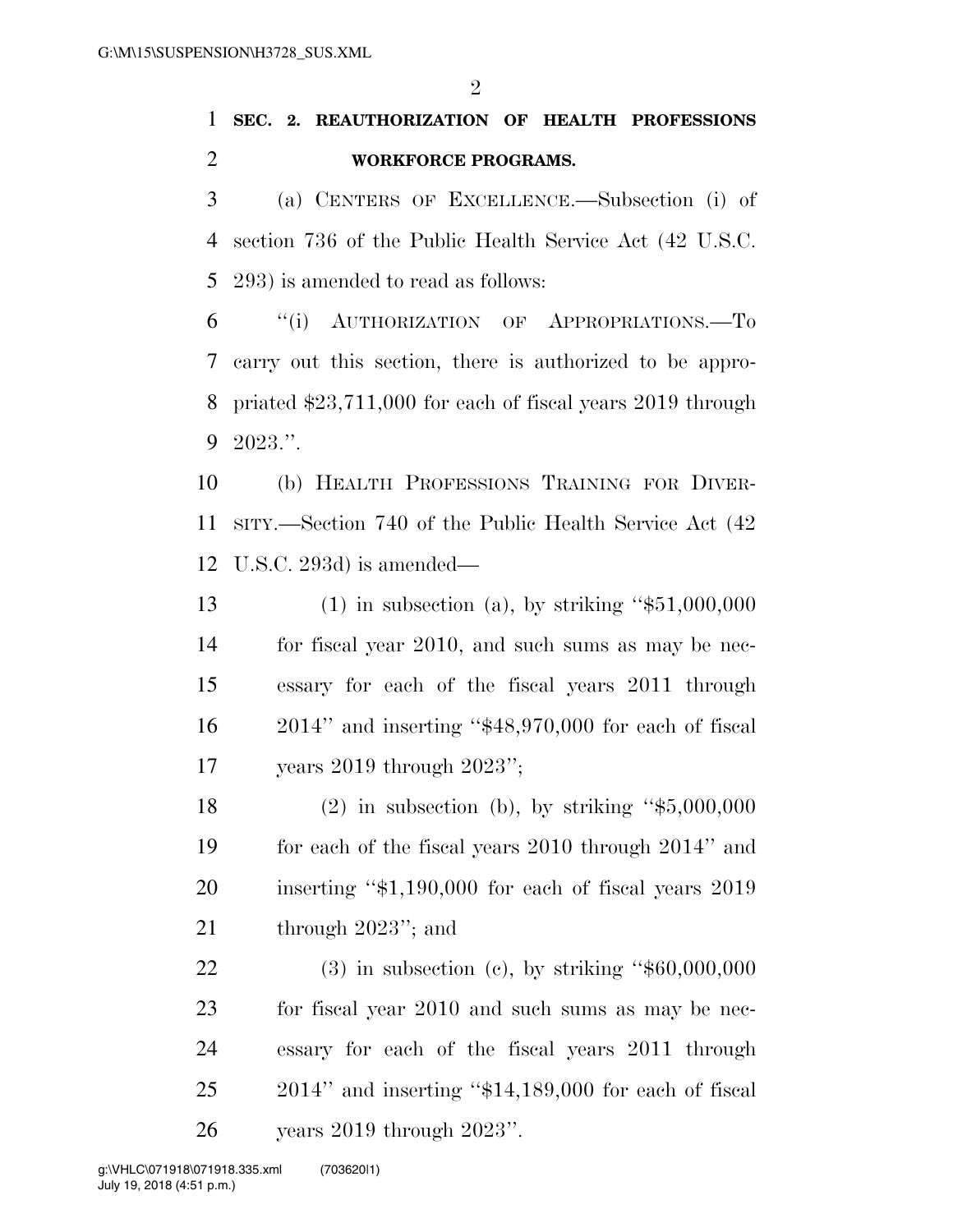(c) PRIMARY CARE TRAINING AND ENHANCE- MENT.—Section 747(c)(1) of the Public Health Service 3 Act  $(42 \text{ U.S.C. } 293\text{k}(c)(1))$  is amended by striking ''\$125,000,000 for fiscal year 2010, and such sums as may be necessary for each of fiscal years 2011 through 2014'' and inserting ''\$48,924,000 for each of fiscal years 2019 through 2023''.

8 (d) TRAINING IN GENERAL, PEDIATRIC, AND PUBLIC HEALTH DENTISTRY.—Section 748(f) of the Public Health Service Act (42 U.S.C. 293k–2(f)) is amended by striking ''\$30,000,000 for fiscal year 2010 and such sums as may be necessary for each of fiscal years 2011 through 2015'' and inserting ''\$40,673,000 for each of fiscal years 2019 through 2023''.

 (e) AREA HEALTH EDUCATION CENTERS.—Section 751(j)(1) of the Public Health Service Act (42 U.S.C. 17 294a(j)(1)) is amended by striking " $$125,000,000$  for each of the fiscal years 2010 through 2014'' and inserting ''\$38,250,000 for each of fiscal years 2019 through 2023''.

 (f) NATIONAL CENTER FOR HEALTHCARE WORK-FORCE ANALYSIS.—

23 (1) IN GENERAL.—Section  $761(e)(1)(A)$  of the Public Health Service Act (42 U.S.C.  $25 \frac{294n(e)(1)(A)}{s}$  is amended by striking "\$7,500,000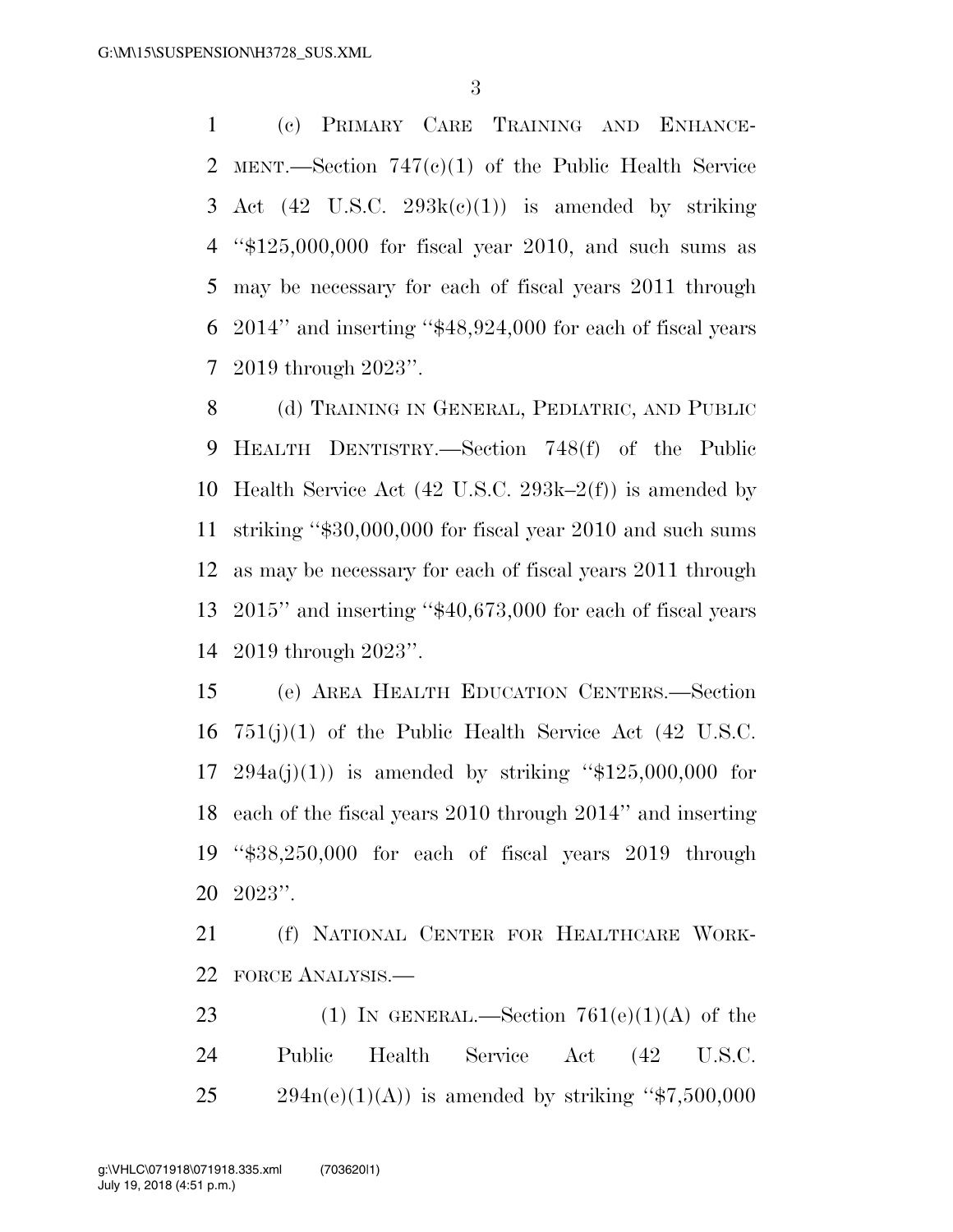for each of fiscal years 2010 through 2014'' and in- serting ''\$5,663,000 for each of fiscal years 2019 through 2023''.

 (2) TECHNICAL CORRECTION.—Section 761(e)(2) of the Public Health Service Act (42 6 U.S.C.  $294n(e)(2)$  is amended by striking "sub-section (a)'' and inserting ''paragraph (1)''.

 (g) PUBLIC HEALTH WORKFORCE.—Section 770(a) of the Public Health Service Act (42 U.S.C. 295e(a)) is amended by striking ''\$43,000,000 for fiscal year 2011, and such sums as may be necessary for each of the fiscal years 2012 through 2015'' and inserting ''\$17,000,000 for each of fiscal years 2019 through 2023''.

## **SEC. 3. EDUCATION AND TRAINING RELATING TO GERI-ATRICS.**

 Section 753 of the Public Health Service Act (42 U.S.C. 294c) is amended to read as follows:

**''SEC. 753. EDUCATION AND TRAINING RELATING TO GERI-**

**ATRICS.** 

20 "(a) GERIATRICS WORKFORCE ENHANCEMENT PRO-GRAMS.—

22 "(1) IN GENERAL.—The Secretary shall award grants or contracts under this subsection to entities described in paragraph (1), (3), or (4) of section 25 799B, section  $801(2)$ , or section  $865(d)$ , or other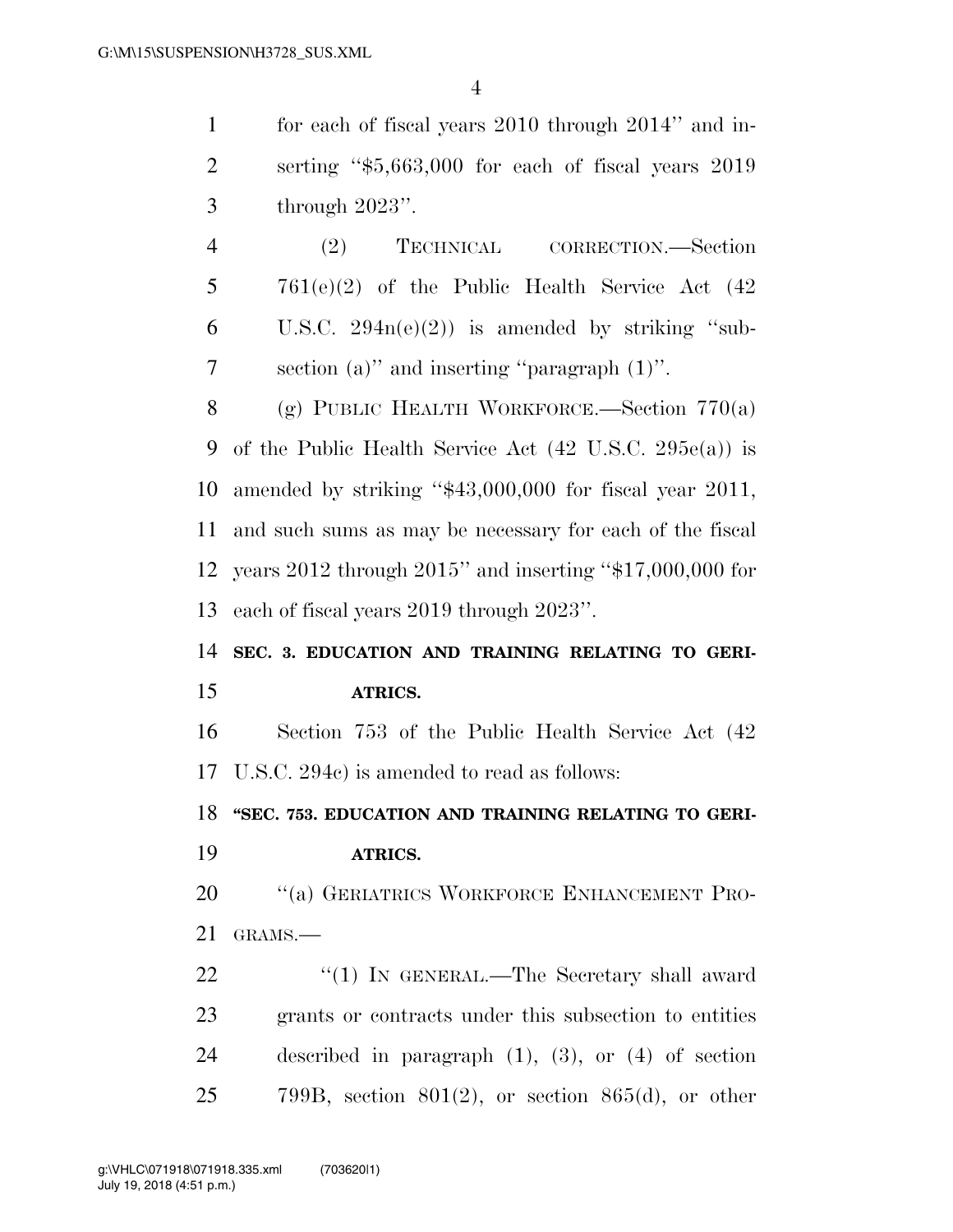health professions schools or programs approved by the Secretary, for the establishment or operation of geriatrics workforce enhancement programs that meet the requirements of paragraph (2).

 ''(2) REQUIREMENTS.—A geriatrics workforce enhancement program meets the requirements of this paragraph if such program supports the devel- opment of a health care workforce that maximizes patient and family engagement and improves health outcomes for older adults by integrating geriatrics with primary care and other appropriate specialties. Special emphasis should be placed on providing the primary care workforce with the knowledge and skills to care for older adults and collaborating with community partners to address gaps in health care 16 for older adults through individual, system, commu- nity, and population level changes. Areas of pro-grammatic focus may include the following:

 $\langle (A)$  Transforming clinical training envi- ronments to integrated geriatrics and primary care delivery systems to ensure trainees are well prepared to practice in and lead in such sys-tems.

24 "(B) Developing providers who can assess and address the needs and preferences of older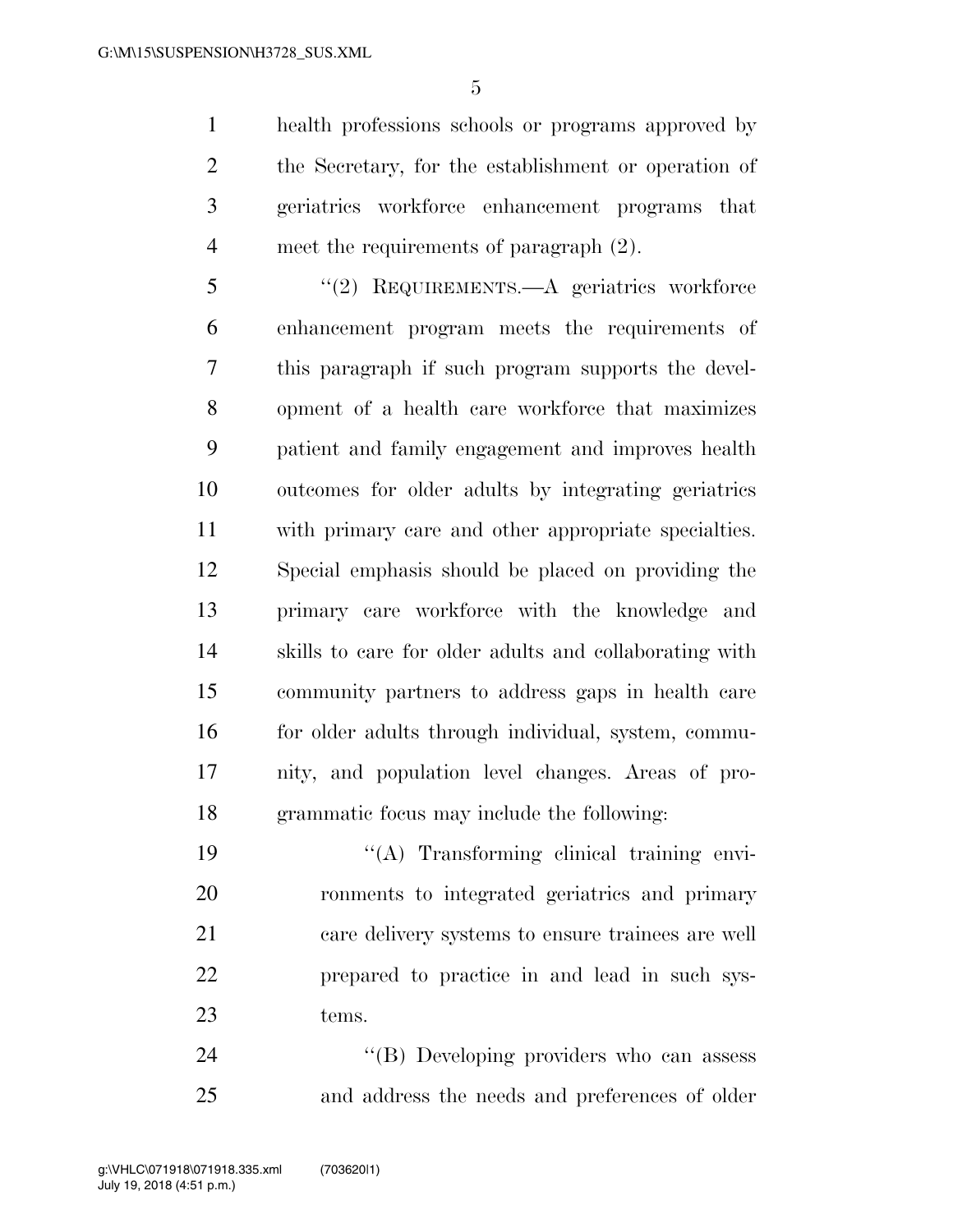adults and their families and caregivers at the individual, community, and population levels.

 ''(C) Creating and delivering community- based programs that will provide older adults and their families and caregivers with the knowledge and skills to improve health out- comes and the quality of care for such adults. ''(D) Providing Alzheimer's disease and re-

 lated dementias (ADRD) education to the fami- lies and caregivers of older adults, direct care workers, health professions students, faculty, and providers.

 ''(3) DURATION.—The Secretary shall award grants and contracts under paragraph (1) for a pe-riod not to exceed five years.

 ''(4) APPLICATION.—To be eligible to receive a grant or contract under paragraph (1), an entity de- scribed in such paragraph shall submit to the Sec- retary an application at such time, in such manner, and containing such information as the Secretary may require.

22 "(5) EQUITABLE GEOGRAPHIC DISTRIBU- TION.—The Secretary may award grants and con-tracts under paragraph (1) in a manner which will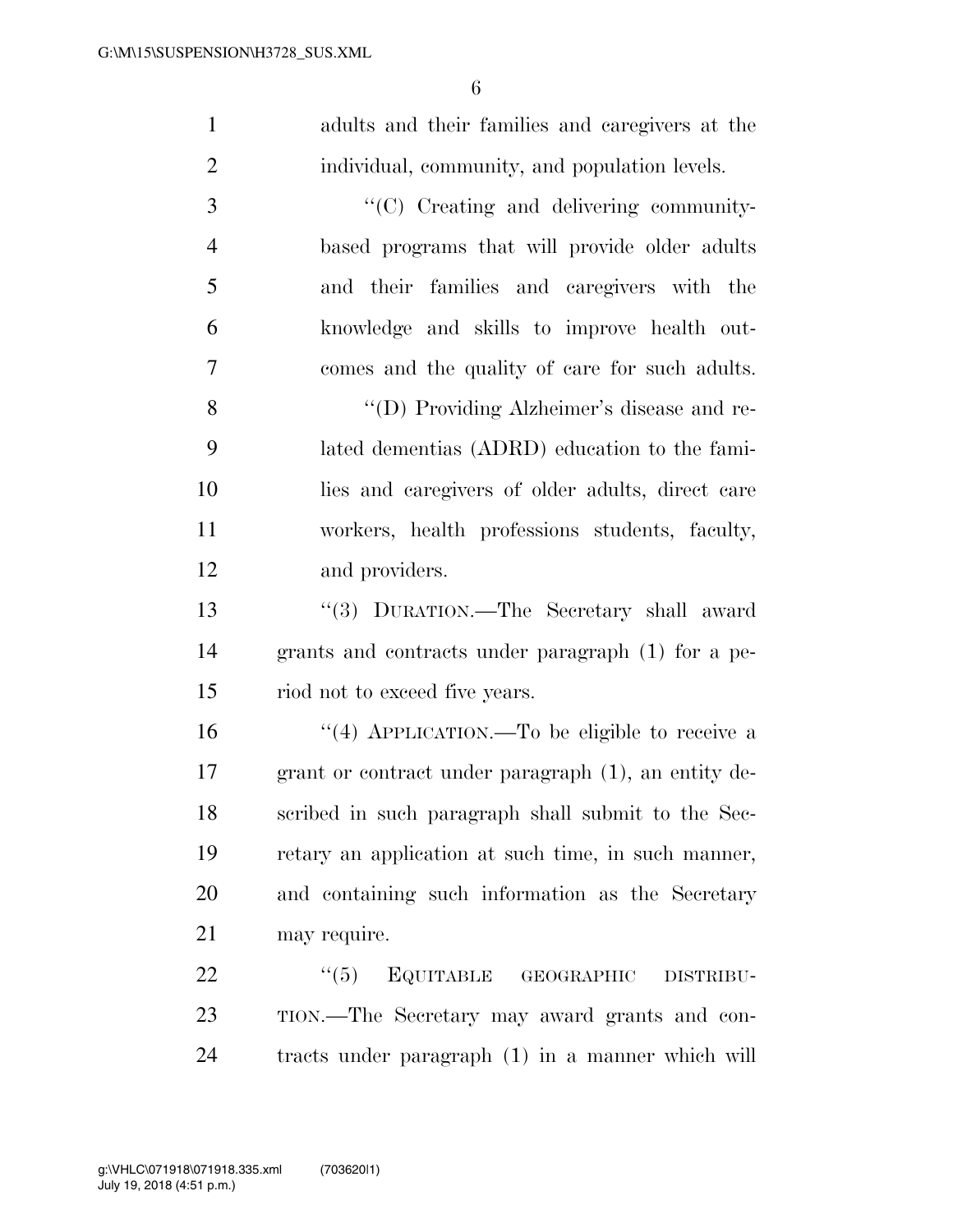| $\mathbf{1}$   | equitably distribute such grants and contracts      |
|----------------|-----------------------------------------------------|
| $\overline{2}$ | among the various regions of the United States.     |
| 3              | "(6) PRIORITY.—In awarding grants and con-          |
| $\overline{4}$ | tracts under paragraph (1), the Secretary may give  |
| 5              | priority to programs that—                          |
| 6              | "(A) have the goal of improving and pro-            |
| 7              | viding comprehensive coordinated care of older      |
| $8\,$          | adults, including medical, dental, and psycho-      |
| 9              | social needs;                                       |
| 10             | $\lq\lq$ (B) support the training and retraining of |
| 11             | faculty, preceptors, primary care providers, and    |
| 12             | providers in other specialties to increase their    |
| 13             | knowledge of geriatrics and gerontology;            |
| 14             | "(C) provide clinical experiences across            |
| 15             | care settings, including ambulatory care, hos-      |
| 16             | pitals, post-acute care, nursing homes, federally   |
| 17             | qualified health centers, and home and commu-       |
| 18             | nity-based services;                                |
| 19             | $\lq\lq$ emphasize education and engagement         |
| 20             | of family caregivers on disease self-manage-        |
| 21             | ment, medication management, and stress re-         |
| 22             | duction strategies;                                 |
| 23             | "(E) provide training to the health care            |
| 24             | workforce on disease self-management, motiva-       |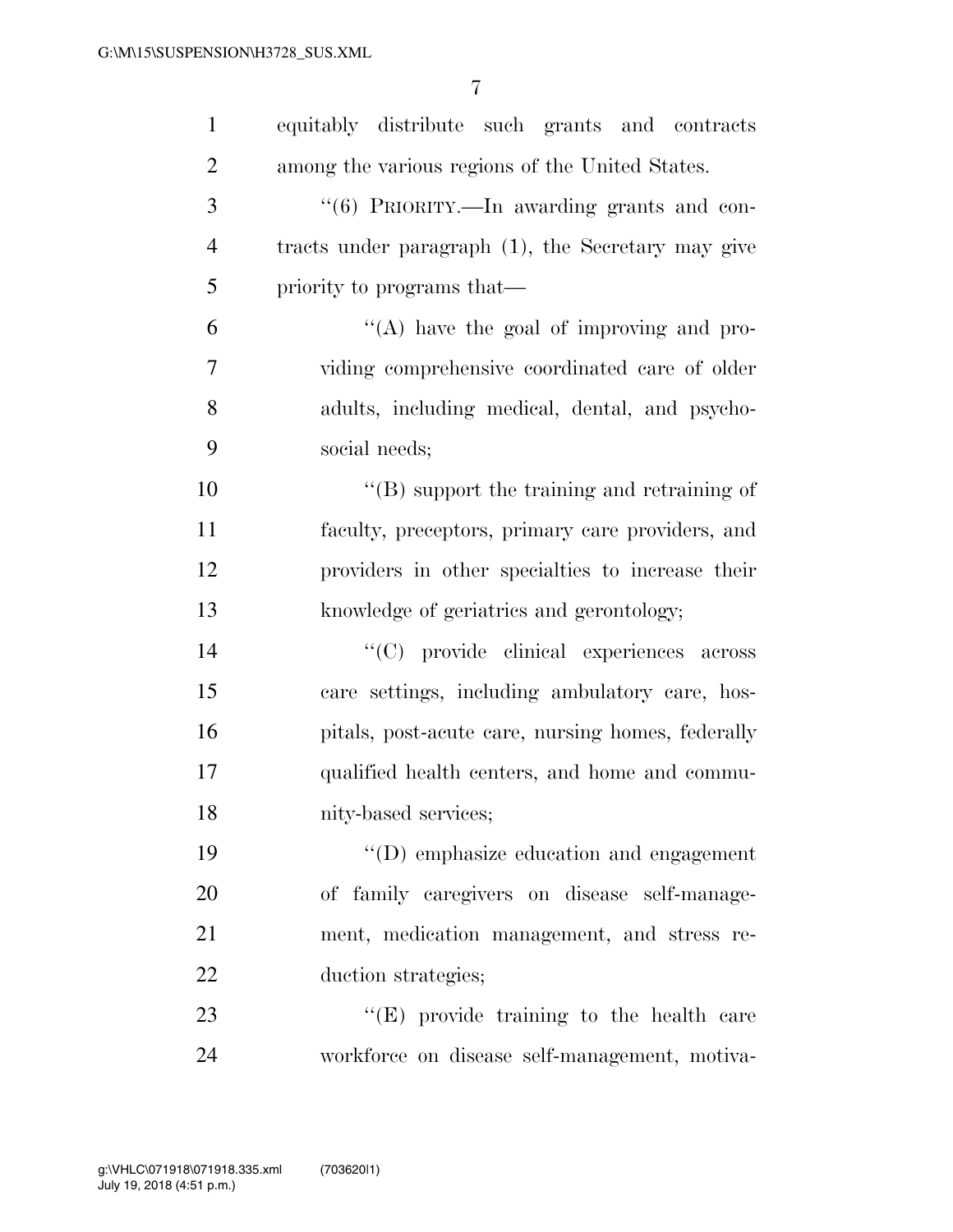| $\mathbf{1}$   | tional interviewing, medication management,       |
|----------------|---------------------------------------------------|
| $\overline{2}$ | and stress reduction strategies;                  |
| 3              | $\lq\lq(F)$ provide training to the health care   |
| $\overline{4}$ | workforce on social determinants of health in     |
| 5              | order to better address the geriatric health care |
| 6              | needs of diverse populations;                     |
| 7              | $\lq\lq(G)$ integrate geriatrics competencies and |
| 8              | interprofessional collaborative practice<br>into  |
| 9              | health care education and training curricula for  |
| 10             | residents, fellows, and students;                 |
| 11             | "(H) substantially benefit rural or under-        |
| 12             | served populations of older adults;               |
| 13             | "(I) integrate behavioral health<br>$com-$        |
| 14             | petencies into primary care practice, especially  |
| 15             | with respect to elder abuse, pain management,     |
| 16             | and advance care planning; or                     |
| 17             | $\lq\lq(J)$ offer short-term intensive courses    |
| 18             | that—                                             |
| 19             | "(i) focus on geriatrics, gerontology,            |
| 20             | chronic care management, and long-term            |
| 21             | care that provide supplemental training for       |
| 22             | faculty members in medical schools and            |
| 23             | other health professions schools or grad-         |
| 24             | uate programs in psychology, pharmacy,            |
| 25             | nursing, social work, dentistry, public           |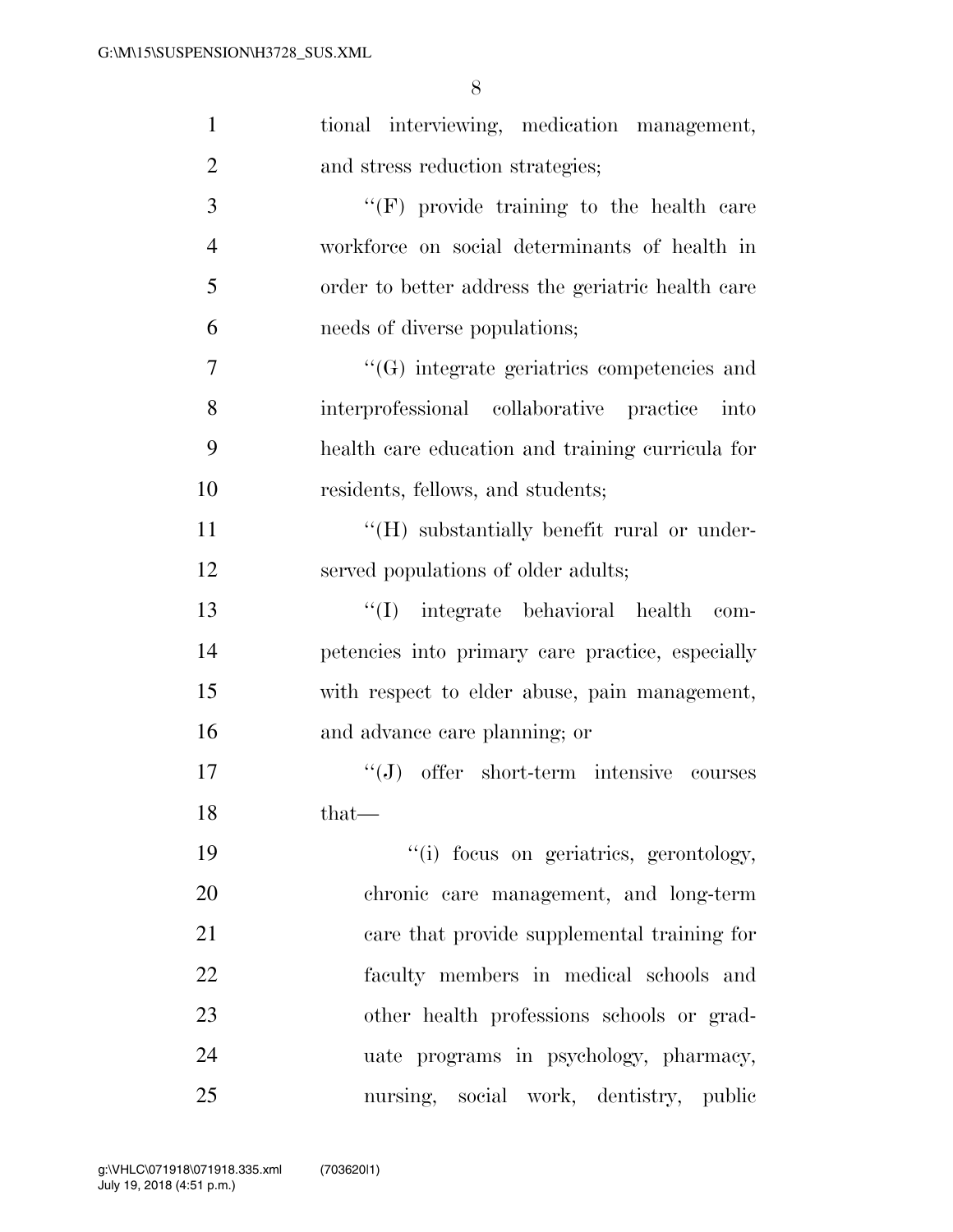| $\mathbf{1}$   | health, allied health, or other health dis-            |
|----------------|--------------------------------------------------------|
| $\overline{2}$ | ciplines, as approved by the Secretary; and            |
| 3              | "(ii) are open to current faculty, and                 |
| $\overline{4}$ | appropriately credentialed volunteer faculty           |
| 5              | and practitioners, to upgrade their knowl-             |
| 6              | edge and clinical skills for the care of older         |
| 7              | adults and adults with functional and cog-             |
| 8              | nitive limitations and to enhance their                |
| 9              | interdisciplinary teaching skills.                     |
| 10             | "(b) GERIATRIC ACADEMIC CAREER AWARDS.—                |
| 11             | "(1) ESTABLISHMENT OF PROGRAM.—The Sec-                |
| 12             | retary shall establish a program to provide Geriatric  |
| 13             | Academic Career Awards to eligible entities applying   |
| 14             | on behalf of eligible individuals to promote the ca-   |
| 15             | reer development of such individuals as academic       |
| 16             | geriatricians or other academic geriatrics health pro- |
| 17             | fessionals.                                            |
| 18             | $``(2)$ ELIGIBILITY.—                                  |
| 19             | "(A) ELIGIBLE ENTITY.—For purposes of                  |
| 20             | this subsection, the term 'eligible entity'            |
| 21             | means-                                                 |
| 22             | "(i) an entity described in paragraph                  |
| 23             | $(1), (3),$ or $(4)$ of section 799B or section        |
| 24             | $801(2)$ ; or                                          |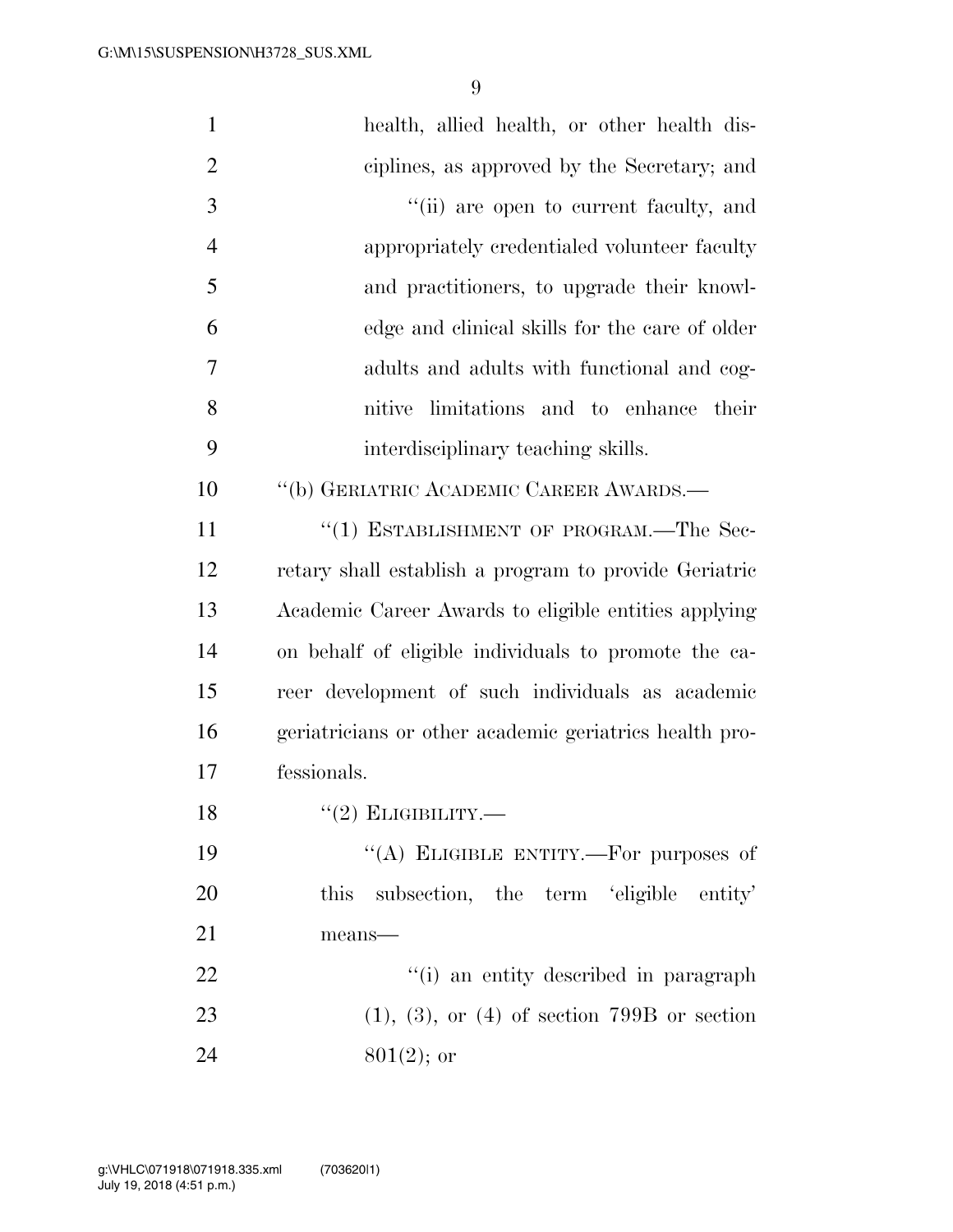| $\mathbf{1}$   | "(ii) an accredited health professions             |
|----------------|----------------------------------------------------|
| $\overline{2}$ | school or graduate program approved by             |
| 3              | the Secretary.                                     |
| $\overline{4}$ | "(B) ELIGIBLE INDIVIDUAL.—For pur-                 |
| 5              | poses of this subsection, the term 'eligible indi- |
| 6              | vidual' means an individual who-                   |
| $\overline{7}$ | "(i) is board certified in internal med-           |
| 8              | icine, family practice, psychiatry, or li-         |
| 9              | censed dentistry, or has completed any re-         |
| 10             | quired training in a discipline and is em-         |
| 11             | ployed in an accredited health professions         |
| 12             | school or graduate program that is ap-             |
| 13             | proved by the Secretary;                           |
| 14             | "(ii) has completed an approved fel-               |
| 15             | lowship program in geriatrics or geron-            |
| 16             | tology, or has completed specialty training        |
| 17             | in geriatries or gerontology as required by        |
| 18             | the discipline and any additional geriatrics       |
| 19             | or gerontology training as required by the         |
| 20             | Secretary; and                                     |
| 21             | "(iii) has a junior (non-tenured) fac-             |
| 22             | ulty appointment at an accredited school of        |
| 23             | allopathic medicine, osteopathic medicine,         |
| 24             | nursing, social work, psychology, dentistry,       |
| 25             | pharmacy, or other allied health disciplines       |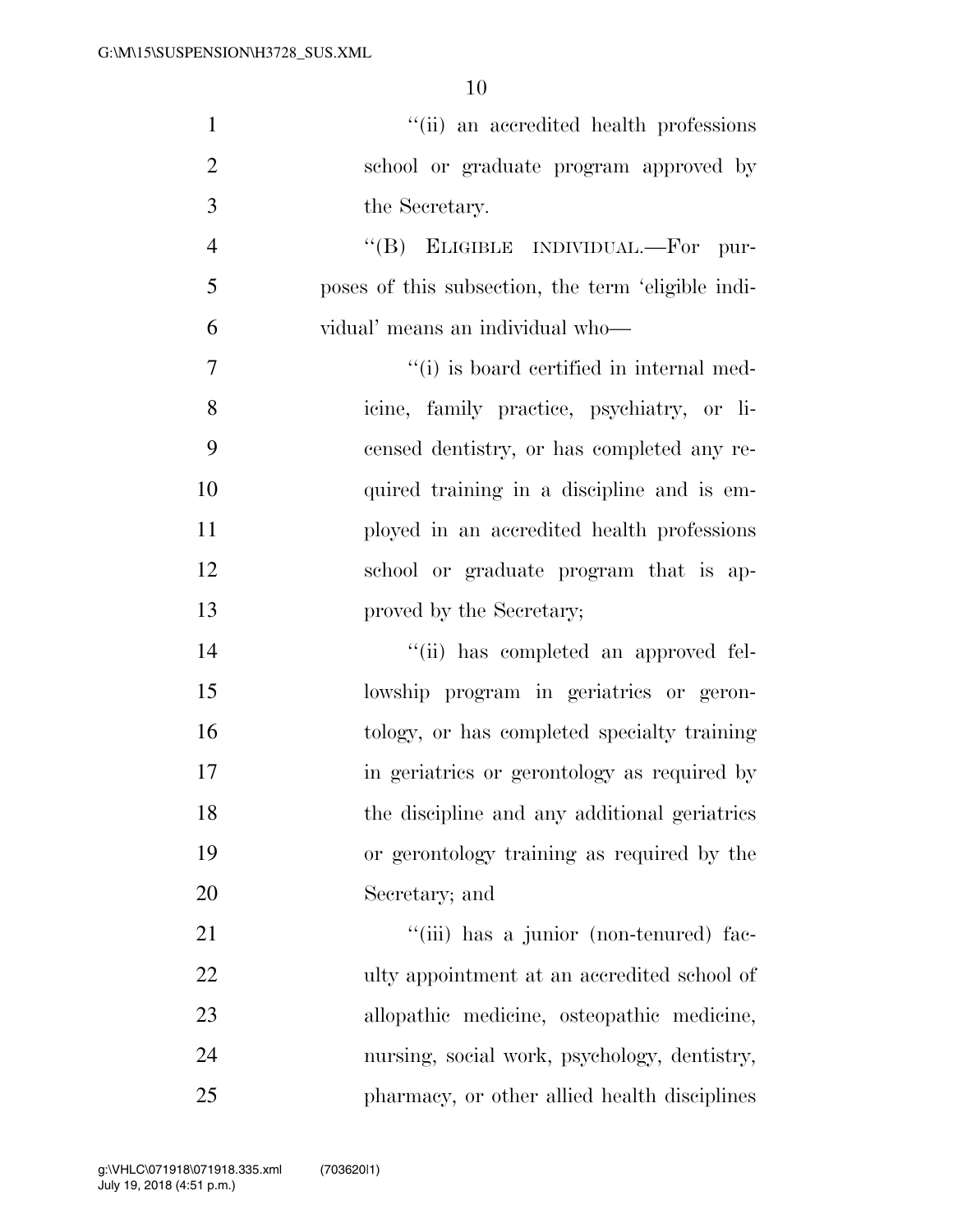| $\mathbf{1}$   | in an accredited health professions school         |
|----------------|----------------------------------------------------|
| $\overline{2}$ | or graduate program that is approved by            |
| 3              | the Secretary.                                     |
| $\overline{4}$ | "(3) LIMITATIONS.—An eligible entity may not       |
| 5              | receive an award under paragraph (1) on behalf of  |
| 6              | an eligible individual unless the eligible entity— |
| $\overline{7}$ | $\lq\lq$ submits to the Secretary an applica-      |
| 8              | tion, at such time, in such manner, and con-       |
| 9              | taining such information as the Secretary may      |
| 10             | require, and the Secretary approves such appli-    |
| 11             | cation;                                            |
| 12             | $\lq\lq (B)$ provides, in such form and manner as  |
| 13             | the Secretary may require, assurances that the     |
| 14             | eligible individual on whose behalf an applica-    |
| 15             | tion was submitted under subparagraph (A) will     |
| 16             | meet the service requirement described in para-    |
| 17             | $graph(7)$ ; and                                   |
| 18             | $\lq\lq$ (C) provides, in such form and manner as  |
| 19             | the Secretary may require, assurances that such    |
| 20             | individual has a full-time faculty appointment     |
| 21             | in an accredited health professions school or      |
| 22             | graduate program and documented commitment         |
| 23             | from such school or program to spend 75 per-       |
| 24             | cent of the total time of such individual on       |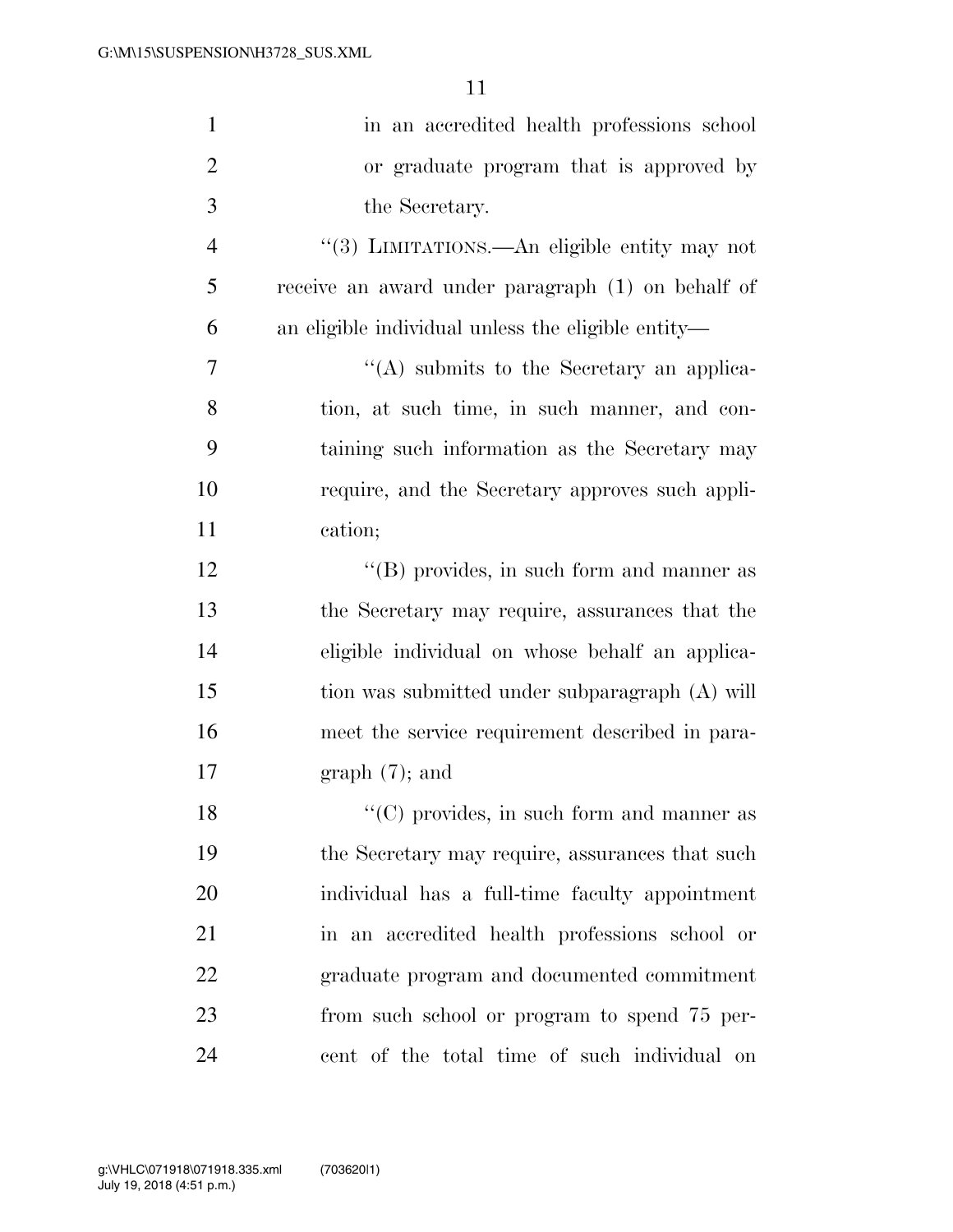| $\mathbf{1}$   | teaching and developing skills in interprofes-       |
|----------------|------------------------------------------------------|
| $\overline{2}$ | sional education in geriatrics.                      |
| 3              | $\cdot$ (4) REQUIREMENTS. In awarding grants         |
| $\overline{4}$ | under this subsection, the Secretary-                |
| 5              | "(A) shall give priority to eligible entities        |
| 6              | that apply on behalf of eligible individuals who     |
| 7              | are on the faculty of institutions that integrate    |
| 8              | geriatrics education, training, and best prac-       |
| 9              | tices into academic program criteria;                |
| 10             | "(B) may give priority to eligible entities          |
| 11             | that operate a geriatrics workforce enhance-         |
| 12             | ment program under subsection (a);                   |
| 13             | $\lq\lq (C)$ shall ensure that grants are equitably  |
| 14             | distributed across the various geographical re-      |
| 15             | gions of the United States, including rural and      |
| 16             | underserved areas;                                   |
| 17             | $\lq\lq$ (D) shall pay particular attention to geri- |
| 18             | atrics health care workforce needs among un-         |
| 19             | derserved populations and rural areas; and           |
| 20             | "(E) may not require an eligible individual,         |
| 21             | or an eligible entity applying on behalf of an eli-  |
| 22             | gible individual, to be a recipient of a grant or    |
| 23             | contract under this part.                            |
| 24             | "(5) MAINTENANCE OF EFFORT. An eligible              |
| 25             | entity receiving an award under paragraph (1) on     |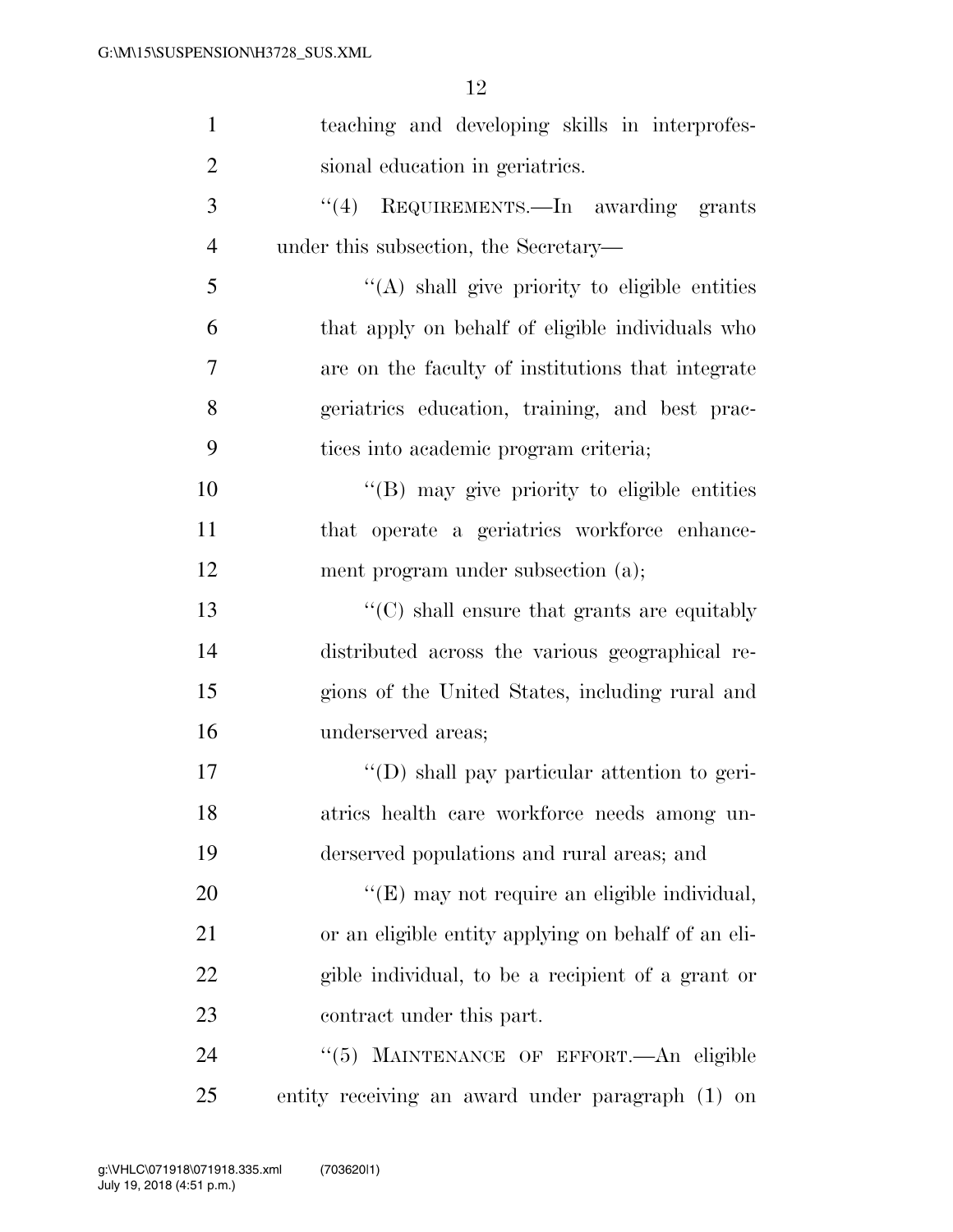behalf of an eligible individual shall provide assur- ances to the Secretary that funds provided to such individual under this subsection will be used only to supplement, not to supplant, the amount of Federal, State, and local funds otherwise expended by such individual.

 $\frac{7}{7}$  (6) AMOUNT AND TERM.—

8 ''(A) AMOUNT.—The amount of an award under this subsection for eligible individuals who are physicians shall equal \$100,000 for fis- cal year 2017, adjusted for subsequent fiscal years to reflect the increase in the Consumer Price Index. The Secretary shall determine the amount of an award under this subsection for individuals who are not physicians.

16 "(B) TERM.—The term of any award made under this subsection shall not exceed 5 years.

 ''(7) SERVICE REQUIREMENT.—An eligible indi- vidual on whose behalf an application was submitted and approved under paragraph (3)(A) shall provide training in clinical geriatrics or gerontology, includ- ing the training of interprofessional teams of health care professionals.